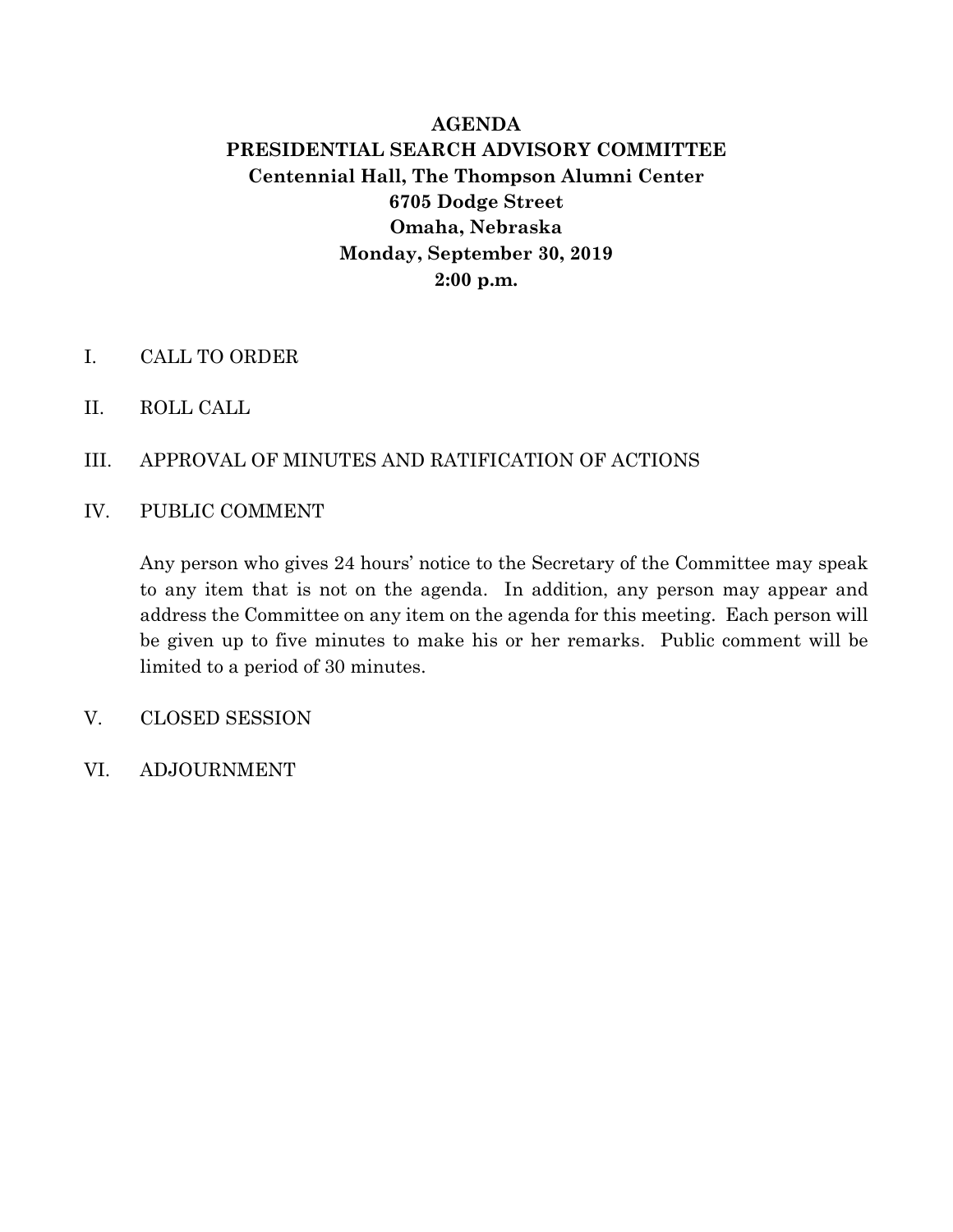Lincoln, Nebraska September 25, 2019

The Presidential Search Advisory Committee of the University of Nebraska met on September 25, 2019, at 12:00 p.m. in the boardroom of the University of Nebraska Foundation office at 2285 South 67<sup>th</sup> Street, Omaha, Nebraska, in a publicly convened session, the same being open to the public and having been preceded by advance publicized notice, a copy of which is attached to the minutes of this meeting as Attachment 1.

In compliance with the provisions of *Neb. Rev. Stat.* § 84-1411, printed notice of this meeting was sent to each member of the Presidential Search Advisory Committee and was posted in the first floor lobby of Varner Hall. In addition, copies of such notice were sent to the Lincoln Journal Star, Omaha World Herald, the Daily Nebraskan, the Gateway, the Antelope, the Kearney Hub, and the Lincoln office of the Associated Press on September 18, 2019.

|        | Committee members present:                                                                                                                                          |
|--------|---------------------------------------------------------------------------------------------------------------------------------------------------------------------|
|        | Theresa Barron-McKeagney                                                                                                                                            |
|        | <b>Susie Buffett</b>                                                                                                                                                |
|        | Matt Davison                                                                                                                                                        |
|        | <b>Kwame Dawes</b>                                                                                                                                                  |
|        | Mike Flood                                                                                                                                                          |
|        | Jeff Gold                                                                                                                                                           |
|        | <b>Bruce Grewcock</b>                                                                                                                                               |
|        | Gilbert Hinga                                                                                                                                                       |
|        | Sarah Hotovy                                                                                                                                                        |
|        | Stancia Jenkins                                                                                                                                                     |
|        | JoAnn Martin                                                                                                                                                        |
|        | Dawn Mollenkopf                                                                                                                                                     |
|        | <b>Steve Nelson</b>                                                                                                                                                 |
|        | Tonn Ostergard                                                                                                                                                      |
|        | Lance Perez                                                                                                                                                         |
|        | <b>Bob Phares</b>                                                                                                                                                   |
|        | Jim Pillen, Chair                                                                                                                                                   |
|        | Rob Schafer                                                                                                                                                         |
|        | Bryan Slone                                                                                                                                                         |
|        | Barbara Weitz                                                                                                                                                       |
|        | Aya Yousuf                                                                                                                                                          |
|        | Members not present:                                                                                                                                                |
|        | Tom Henning                                                                                                                                                         |
|        | Tanya Storer                                                                                                                                                        |
|        | AGB Search, LLC participating:                                                                                                                                      |
|        | Rod McDavis                                                                                                                                                         |
|        | Kimberly Templeton                                                                                                                                                  |
|        | Staff present:                                                                                                                                                      |
|        | Phil Bakken, Chief of Staff and Secretary to the Presidential Search Advisory Committee<br>Erin Busch, Associate General Counsel and Director of University Records |
|        |                                                                                                                                                                     |
| I.     | <b>CALL TO ORDER</b>                                                                                                                                                |
| П.     | <b>ROLL CALL</b>                                                                                                                                                    |
|        | The Presidential Search Advisory Committee convened at 12:06 p.m. in the boardroom of                                                                               |
|        | the University of Nebraska Foundation office at 2285 South 67th Street, Omaha, Nebraska                                                                             |
|        | on September 25, 2019. Attendance is indicated above.                                                                                                               |
|        | Chairman Pillen announced the location of the Open Meetings Act in boardroom.                                                                                       |
| Ш.     | APPROVAL OF MINUTES AND RATIFICATION OF ACTIONS                                                                                                                     |
| Motion | Moved by Gold and seconded by Ostergard to approve the minutes of the Presidential                                                                                  |
|        | Search Advisory Committee meeting on September 10, 2019.                                                                                                            |
| Action | Voting Aye: Gold, Grewcock, Hinga, Hotovy, Jenkins, Martin, Mollenkopf, Nelson,                                                                                     |
|        | Ostergard, Perez, Phares, Pillen, Schafer, Slone, Weitz, Yousuf, Barron-McKeagney,<br>Buffett, Davison, Dawes, Flood. Motion carried.                               |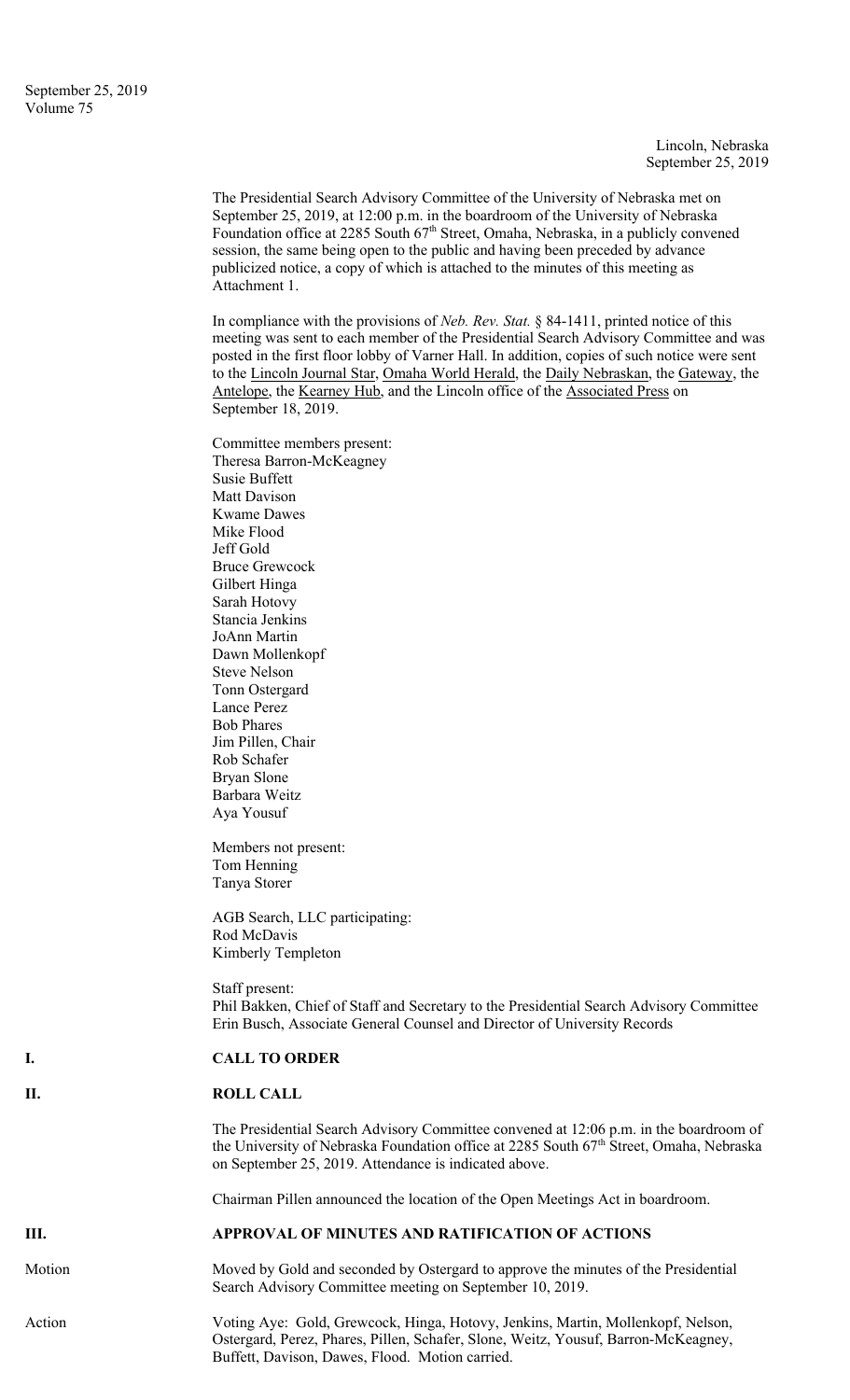| IV.    | <b>PUBLIC COMMENT</b>                                                                                                                                                                                                                                                                                                                                                                                                                                                                    |
|--------|------------------------------------------------------------------------------------------------------------------------------------------------------------------------------------------------------------------------------------------------------------------------------------------------------------------------------------------------------------------------------------------------------------------------------------------------------------------------------------------|
|        | None                                                                                                                                                                                                                                                                                                                                                                                                                                                                                     |
| V.     | <b>CLOSED SESSION</b>                                                                                                                                                                                                                                                                                                                                                                                                                                                                    |
|        | Closed Session                                                                                                                                                                                                                                                                                                                                                                                                                                                                           |
| Motion | Moved by Yousuf and seconded by Phares that the Committee go into closed session as<br>authorized by Neb. Rev. Stat. § 84-1410 for the protection of the public interest, and to<br>prevent needless injury to the reputation of persons who have not requested a public<br>hearing, for the purpose of holding a discussion limited to the following subject:<br>• Confidential personnel matters involving the search and selection of the President of<br>the University of Nebraska. |
|        | Chairman Pillen asked for a roll call vote.                                                                                                                                                                                                                                                                                                                                                                                                                                              |
| Action | Voting Aye: Grewcock, Hinga, Hotovy, Jenkins, Martin, Mollenkopf, Nelson, Ostergard,<br>Perez, Phares, Pillen, Schafer, Slone, Weitz, Yousuf, Barron-McKeagney, Buffett,<br>Davison, Dawes, Flood, Gold. Motion carried.                                                                                                                                                                                                                                                                 |
|        | Chairman Pillen declared that the closed session would be strictly limited to a discussion                                                                                                                                                                                                                                                                                                                                                                                               |
|        | of:<br>Confidential personnel matters involving the search and selection of the President of<br>$\bullet$<br>the University of Nebraska.                                                                                                                                                                                                                                                                                                                                                 |
|        | The Committee went into closed session at 12:10 p.m.                                                                                                                                                                                                                                                                                                                                                                                                                                     |
|        | The Committee reconvened the open meeting at 3:15 p.m.                                                                                                                                                                                                                                                                                                                                                                                                                                   |
| X.     | <b>ADJOURNMENT</b>                                                                                                                                                                                                                                                                                                                                                                                                                                                                       |
|        | There being no further business, the meeting was adjourned by Chairman Pillen at<br>$3:16$ p.m.                                                                                                                                                                                                                                                                                                                                                                                          |
|        | Respectfully submitted,                                                                                                                                                                                                                                                                                                                                                                                                                                                                  |
|        | Philip J. Bakken<br>Secretary, Presidential Search<br><b>Advisory Committee</b>                                                                                                                                                                                                                                                                                                                                                                                                          |

James D. Pillen Chairman, Presidential Search Advisory Committee

 $\mathcal{L}_\text{max}$